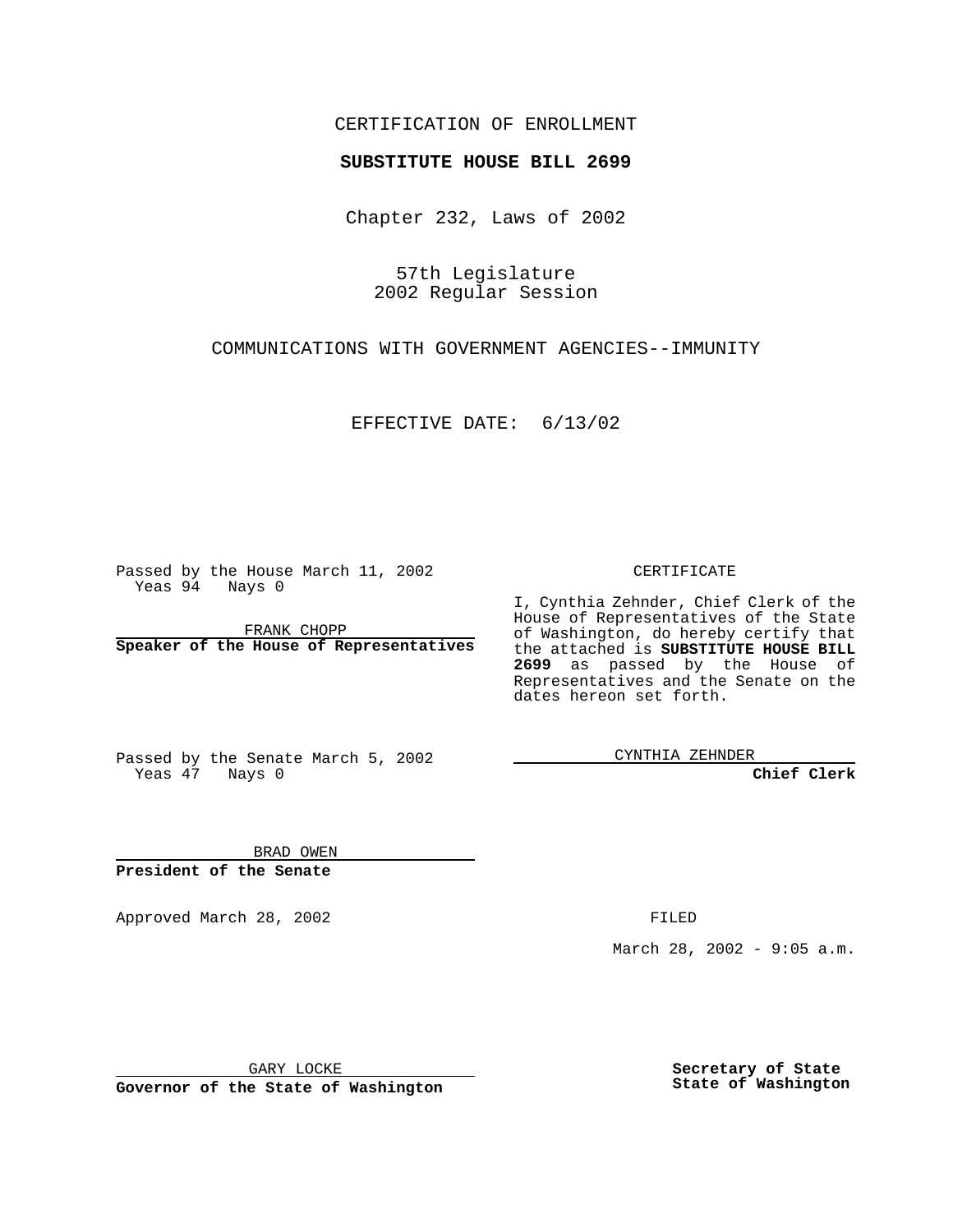## **SUBSTITUTE HOUSE BILL 2699** \_\_\_\_\_\_\_\_\_\_\_\_\_\_\_\_\_\_\_\_\_\_\_\_\_\_\_\_\_\_\_\_\_\_\_\_\_\_\_\_\_\_\_\_\_\_\_

\_\_\_\_\_\_\_\_\_\_\_\_\_\_\_\_\_\_\_\_\_\_\_\_\_\_\_\_\_\_\_\_\_\_\_\_\_\_\_\_\_\_\_\_\_\_\_

## AS AMENDED BY THE SENATE

Passed Legislature - 2002 Regular Session

#### **State of Washington 57th Legislature 2002 Regular Session**

**By** House Committee on Judiciary (originally sponsored by Representatives Lantz, Ahern, Benson, Crouse, Morell, Miloscia, Schindler, Dunshee and Esser)

Read first time 02/07/2002. Referred to Committee on .

 AN ACT Relating to communications with government branches or agencies and self-regulatory organizations; amending RCW 4.24.510; and creating a new section.

BE IT ENACTED BY THE LEGISLATURE OF THE STATE OF WASHINGTON:

 NEW SECTION. **Sec. 1.** Strategic lawsuits against public participation, or SLAPP suits, involve communications made to influence a government action or outcome which results in a civil complaint or counterclaim filed against individuals or organizations on a substantive issue of some public interest or social significance. SLAPP suits are designed to intimidate the exercise of First Amendment rights and rights under Article I, section 5 of the Washington state Constitution.

 Although Washington state adopted the first modern anti-SLAPP law in 1989, that law has, in practice, failed to set forth clear rules for early dismissal review. Since that time, the United States supreme court has made it clear that, as long as the petitioning is aimed at procuring favorable government action, result, product, or outcome, it is protected and the case should be dismissed. This bill amends Washington law to bring it in line with these court decisions which